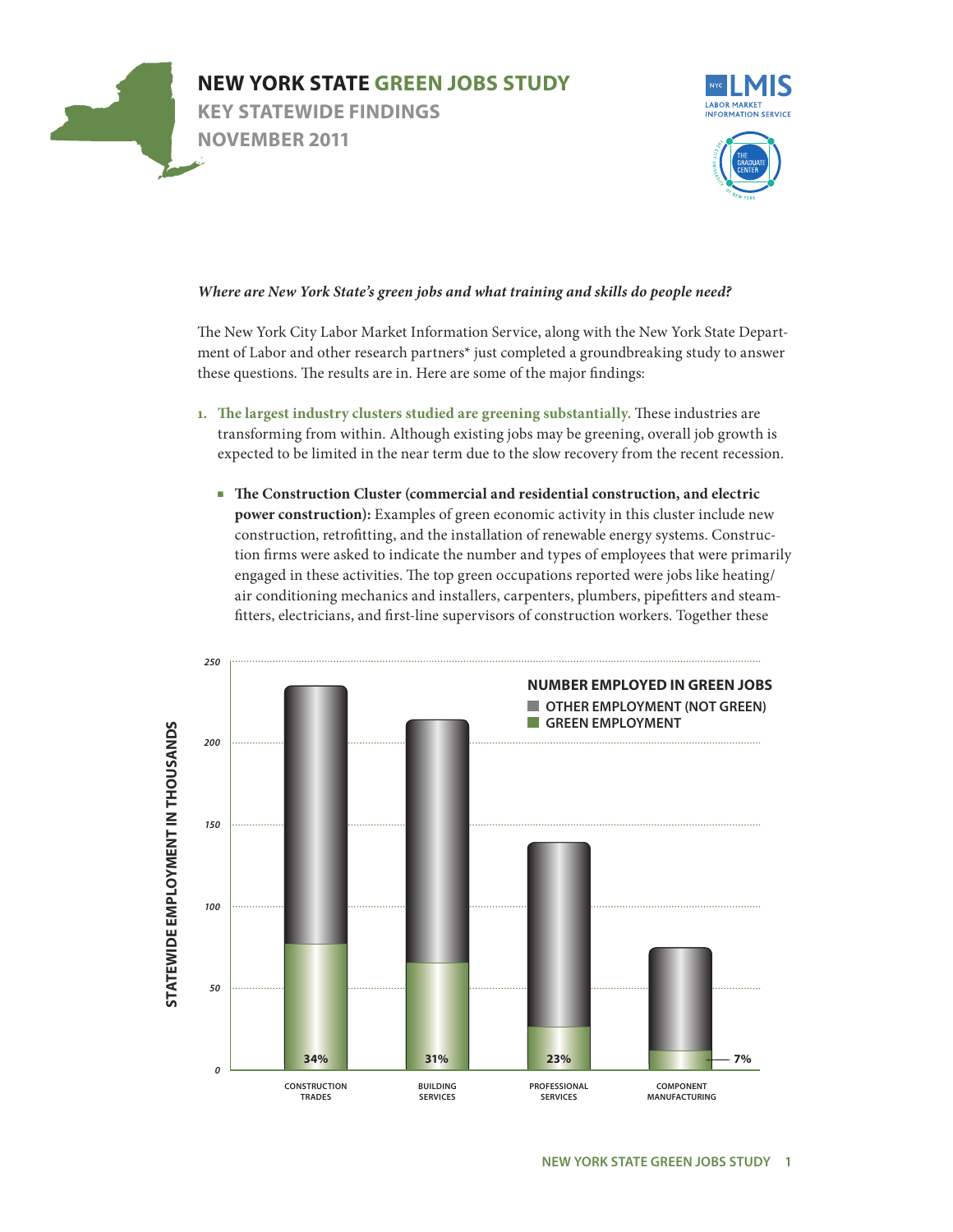

# **NEW YORK STATE GREEN JOBS STUDY**

**Key Statewide Findings NOVEMBER 2011**





lf of the state's gree these are traditional construction jobs that have added a new layer of skills for green construction activity. Newer green job titles include solar photovoltaic and solar thermal installers, insulation workers and expeditors. New York's largest commercial construc-<sup>1</sup><br>and sustainably de ppen some time in the future. It is bein by customer preference and leadership from the public sector, both regulatory and role modeling. Virtually all Class A commercial office space and new major publicly financed construction projects are being built to green standards. occupations make up more than half of the state's green jobs in construction. Many of gned construction ment of nonfood items like magazines. tion firms say that energy efficient and sustainably designed construction is firmly in place, and not a trend waiting to happen some time in the future. It is being driven both

■ The Building Services Cluster (large segments of the real estate industry and ser**vices to buildings):** Green employment in this cluster is concentrated in New York City, with 58 percent of the State's total. The most common occupations in which green employment was reported were janitors/cleaners/porters, supervisors of building and grounds workers, and general maintenance and repair workers. Industry employers report that some of their most critical green employees are stationary engineers and boiler operators and professionals in new energy and sustainable services departments.

### **How was "green" defined in this study?**

While the green economy touches nearly every sector of the economy, including transportation, environmental remediation, waste removal, agriculture and many others, this green jobs research focused on two spheres of green economic activity: Energy Efficiency and Renewable Energy. Within this area of interest, the following definitions were used:

■ Green economic activities produce goods or deliver services that increase energy efficiency *or generate renewable energy.*

■ Green employers are engaged in a targeted green economic activity, such as retrofitting *buildings or generating power from wind energy.*

■ Green employees are primarily engaged in producing green products or delivering green *services, such as photovoltaic installers, insulation workers, or energy auditors.*

For Building Services, green was defined somewhat differently, as helping buildings and facilities achieve greater energy efficiency, use new energy technologies, or achieve other environmental sustainability goals. For this cluster, people engaged in recycling and green cleaning were counted as green employees.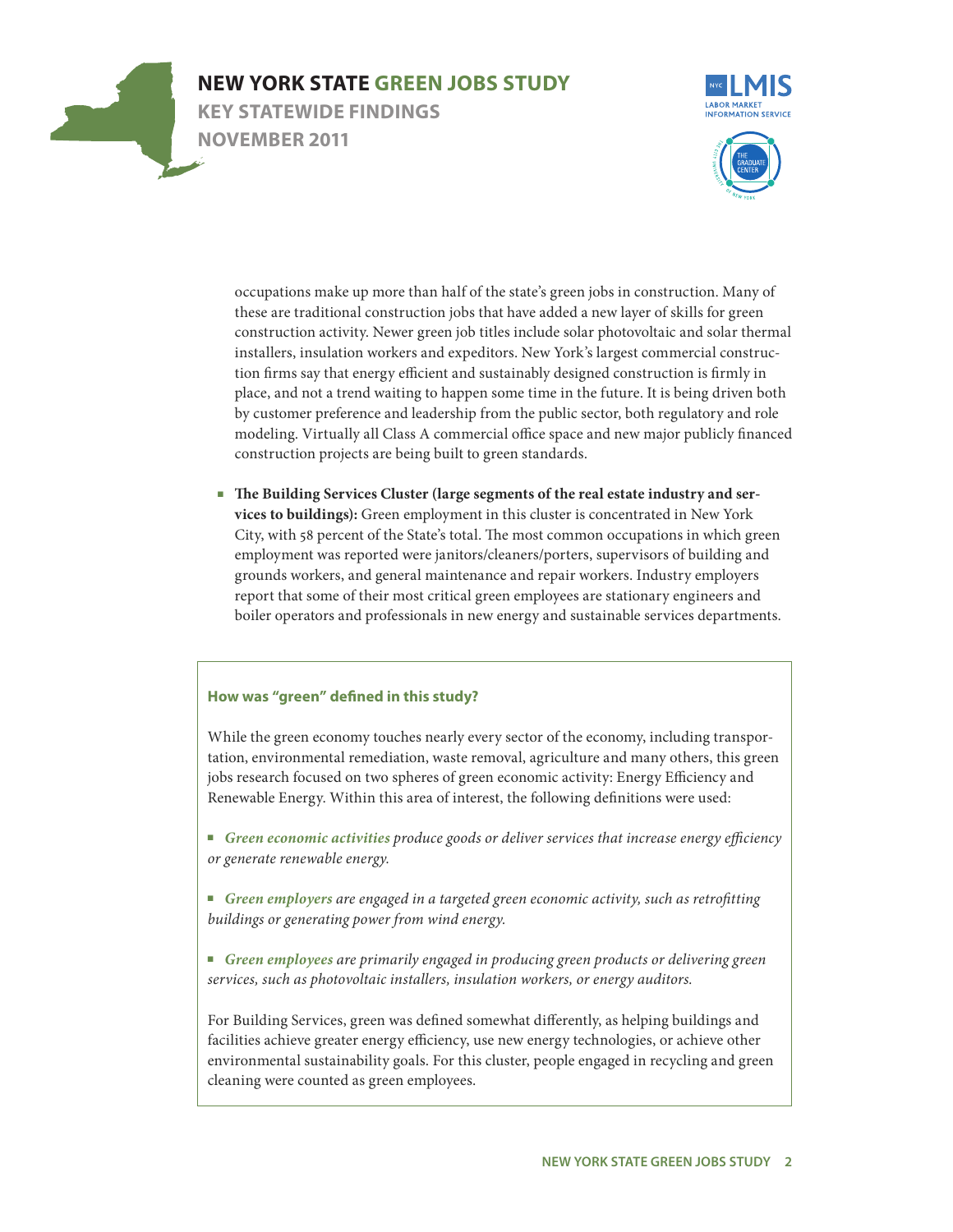





system in 2009. The NYCLMIS identified the ten groups in an earlier report, *Gaug-ing Employment Prospects in New York City,*  staff involved with retro-commissioning. New and emerging green job titles include energy manager, commissioning/retro-commissioning agent, energy auditor, and head of sustainability. Energy retrofits and energy monitoring appear to be progressing more e residential sectors These professionals include engineers and architects, people who procure energy, and with the smaller  $\overline{r}$ quickly in the commercial and large residential sectors, with the smaller residential market less active.

- years. Other jobs with significant green employment are civil engineer, drafter, mechan-The Professional Services Cluster (architecture, engineering, consulting, IT): The top of architects interv the industry has moved dramatically in the direction of sustainability within the last 5 green job was architect. A number of architects interviewed for the study reported that ical engineer and electrical engineer. All of these occupations are involved in designing sustainable buildings or providing consulting services that facilitate energy efficiency or use of renewable energy by clients. More than half of all green employment in the cluster was found in New York City, with 15,050 out of 31,490 green employees statewide.
- **The Component Manufacturing Cluster (components of energy efficiency or renewable energy, such as heating equipment, photovoltaic panels, and energy storage systems):** This is the smallest of those included in the green jobs study and has the least green employment. Green employment was predominantly concentrated upstate, where there are also a number of positive new developments.
- **2. General economic conditions and financing issues may be the greatest challenges to expansion of the green sector.**
	- The green economy is embedded within the general economy and therefore influenced by its condition and its impact on overall customer demand.
	- There are many efforts underway to prove the cost-benefit of energy efficiency and green building investments and practices. These analyses focus on both energy usage and cost before and after energy retrofits, and on the costs of renewable vs. fossil fuel energy. Early findings suggest returns are greater from retrofits related to heating than they are for electical retrofits.
	- The recently enacted State law allowing on-bill financing for energy efficiency retrofits will provide a vehicle for repaying loans. On-bill financing has the potential to expand the residential market.
- **3. There is important green-related technological innovation within some sectors studied.** Sophisticated building management systems and energy information portals are becoming more common among real estate companies and larger buildings. This movement has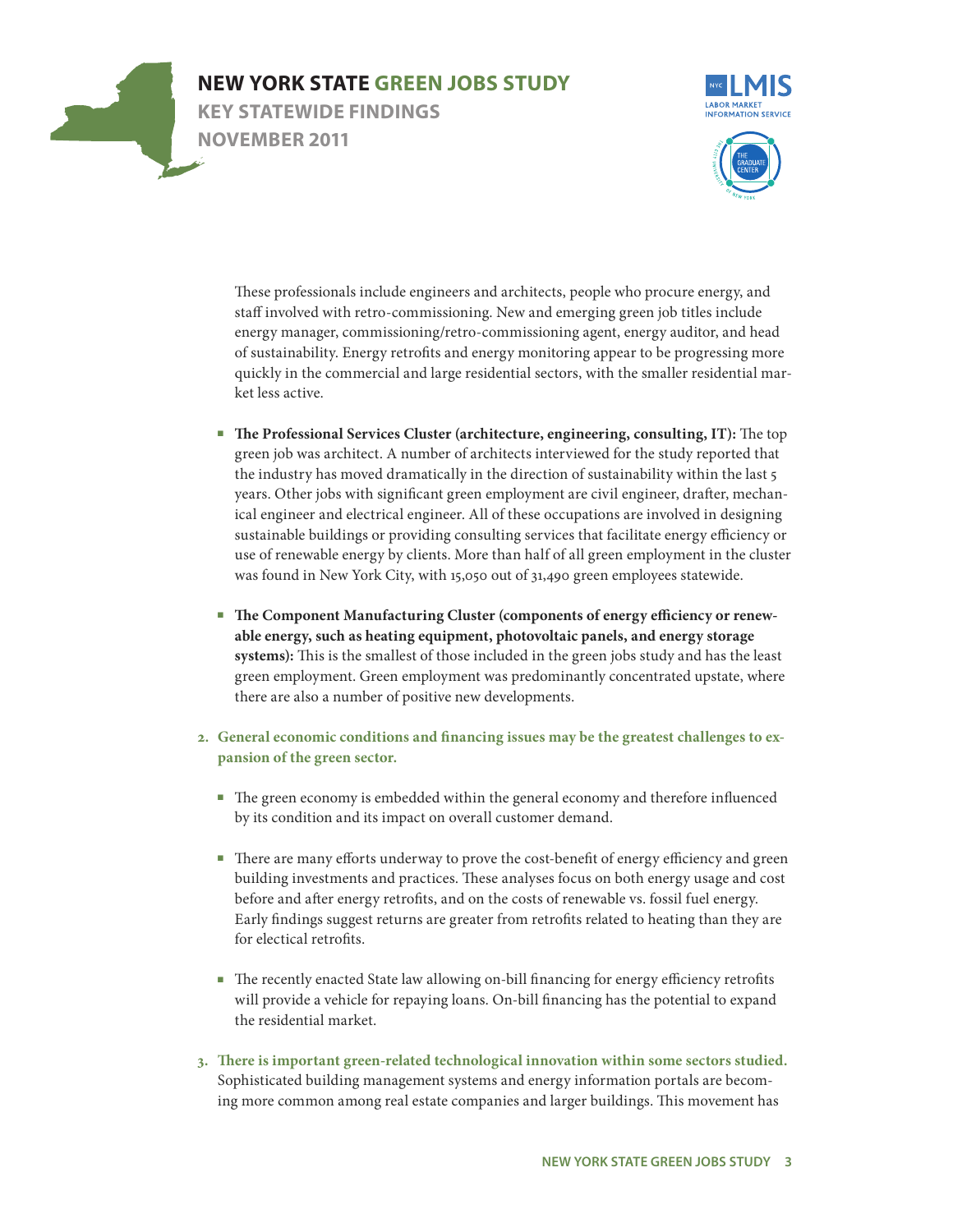



r, telecommunicati<sub>t</sub> meeting a world with a need for lower carbon footprints and higher energy efficiency standards." Important research and development efforts are also underway to improve the respective capacities of energy storage systems and photovoltaic cells. This profile is meant to help *account*  been described as a "convergence of IT, telecommunications and energy data management,

- hat already have green employment eː more green employment a year later. The proportions ranged from 26 percent of building services companies to 42 percent of manufacturing companies. This could mean that heir current workf businesses expect to involve more of their current workforces in green activity or that busi-4. A significant number of companies that already have green employment expect to have nesses will hire additional workers.
- **5. The credential type most valued by employers is the U.S. Green Building Council's LEED (Leadership in Energy and Environmental Design),** where 57 percent of professional service firms (74% in New York City), 21 percent of construction firms (34% in New York City), 16 percent of building services firms and 13 percent of component manufacturing firms prefer that green employees have this type of professional credential.
- **6. Most companies that employ green workers indicated that their green jobs require enhanced skills.** The largest source of this skill development is on-the-job training, followed by in-house training, professional organizations and supplier training.
- **7. Significant training efforts are targeted to upgrading currently employed workers within certain sectors.** Examples include the Thomas Shortman Fund's 1000 Superintendents Program, the CUNY Institute for Urban Systems Building Performance Lab training for Operating Engineers and New York City Public School Custodians, and the Urban Green Council's G-PRO program, developed in cooperation with a number of labor unions, targeted to construction and building services workers.
- **8. Many community colleges and non-profit organizations are offering green related education, often in collaborative relationships that take advantage of each organization's particular expertise.** While many non-profit organizations are involved in green training, the majority of green programs and courses are offered by the community colleges and universities.
- **9. It appears that the biggest drivers of the greening of the industry clusters studied are public sector leadership and customer demand.** Public sector leadership includes federal, state and city policies and laws, and utility programs. The New York State Energy Research and Development Authority (NYSERDA) plays a large role in stimulating and guiding the green economy in New York State. Significant green-related customer demand drives the market for professional services, construction, building services, and, to some extent,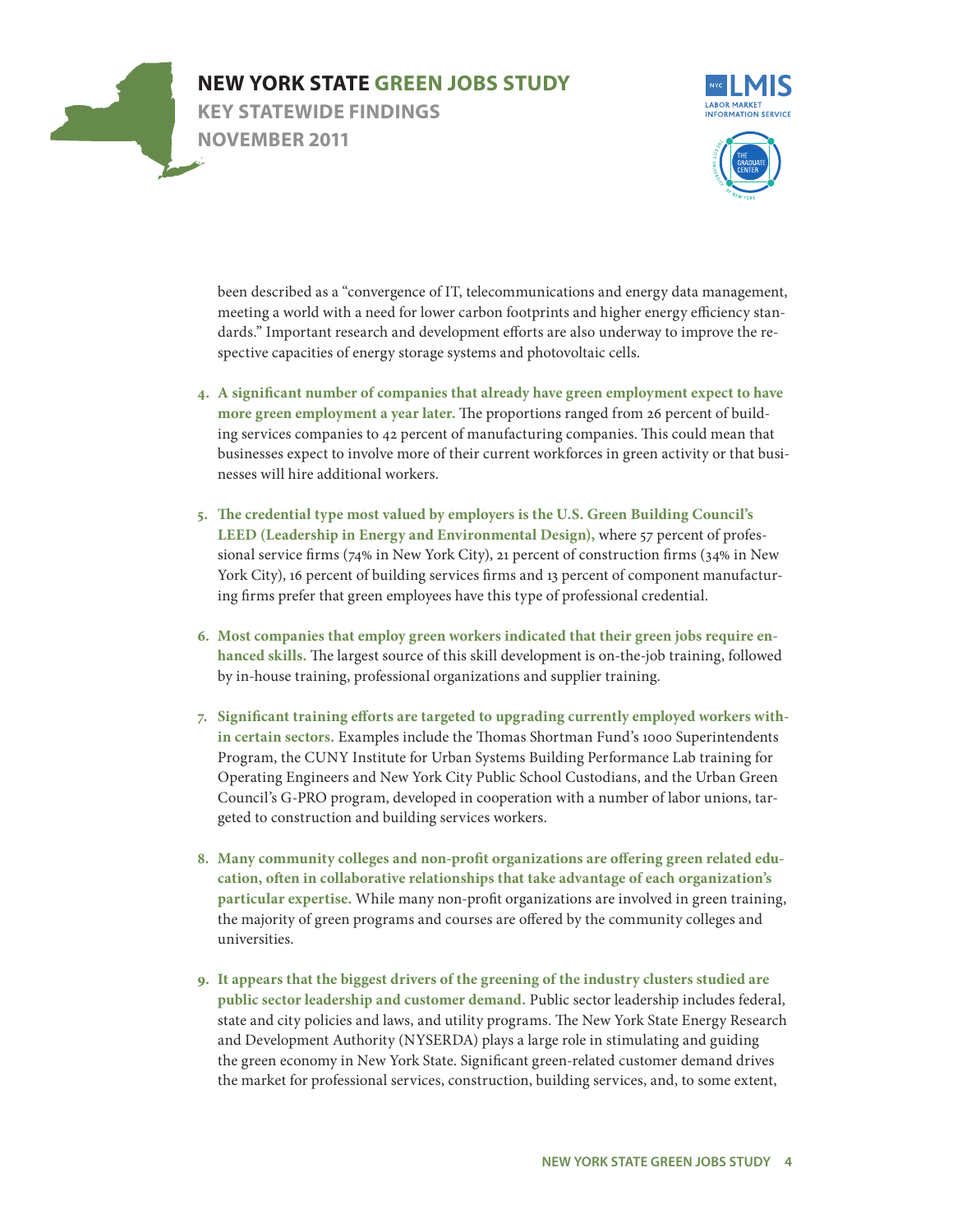



 $\tanh$  that green ecor ited by the bureaucratic requirements and practices of some regulatory agencies. manufacturing. However, firms complain that green economic activity is sometimes inhib-

#### 10. Employers are clear on their advice to education and training providers. They want:  $\mathbf{S}$  and  $\mathbf{S}$  and  $\mathbf{S}$  sold. Supermar-

- re experience for s whether through co-op programs, internships or similar approaches. udents in the work ■ More hands-on education and more experience for students in the work world—
- es/communication along with technical training; more interdisciplinary work between architects and ■ **Cross-functional training,** i.e., sales/communication/teamwork/interpersonal skills engineers.
- **Quality training and the right match of the person for the job.** In the "mad rush" to get people trained, sometimes the quality of training can suffer, people may be enrolled who cannot benefit fully from the training, and trainees might not be fully prepared with the skills needed for the job.